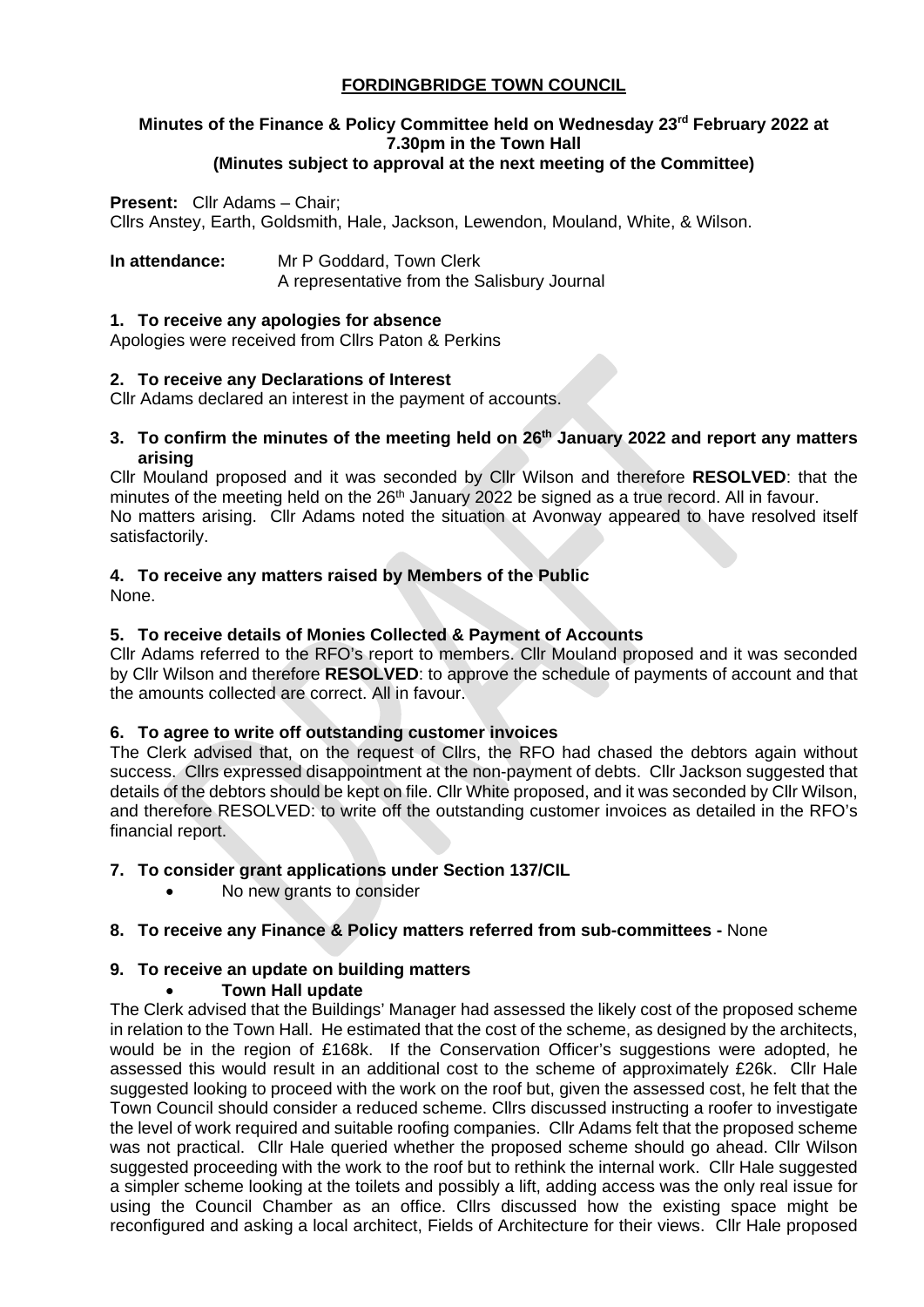and it was seconded by Cllr Lewendon and therefore RESOLVED: to proceed with the work to the Town Hall roof and to look at a simpler scheme (asking Fields of Architecture for their views). All in favour.

## • **To consider pigeon spikes at the town hall**

The Clerk had circulated quotes for the cost of pigeon spikes for the Town Hall and adjacent building guttering. He had also circulated the cost of scaffolding to undertake the work (which would be shared cost between the two buildings). The Clerk had spoken to Avon Valley Property Services, who clean the gutters of the Town Hall. They had advised that clip on spikes would increase the time it took to clear the gutters so there would be an increased cost. The clerk said that spikes may, however, reduce the frequency that the gutters would need cleaning. Avon Valley Property Services advised that they could fit the clip-on spikes and were going to provide a second quote for the work. Cllr Wilson suggested that the Council should wait for this second quote. Cllr Adams asked whether in principle the Council agreed with the installation of clip-on spikes. Cllr Mouland proposed and it was seconded by Cllr White and therefore RESOLVED: to agree in principle to installing pigeon spikes at the Town Hall.

## **10. To review and approve the insurance for 2022/23**

It was noted that this was the final year of a long term agreement with Zurich. The Clerk reported that the increased cost was anticipated due to the revaluation of the Pavilion following the refurbishment and the purchase of adult gym equipment. He advised that the premium may increase further as the Council's other buildings were in the process of being re-valued. Cllr Wilson proposed and it was seconded by Cllr Earth and therefore RESOLVED: that the insurance schedule was approved and the policy accepted. All in favour.

## **11. To identify priority projects for CIL funding to present to the Annual Town Assembly**

Cllr Wilson suggested looking at the old youth shelter and the toilet block. Regarding the old youth shelter the Clerk advised that a quote of £500 to remove the old youth shelter and make good the base had been received. To utilise the base a back-to-back bench could be installed looking out over the playing fields and towards the river. Cllr Wilson raised having a green waste recycling skip. The Clerk advised that he had met with Ringwood and Fordingbridge Skip Hire to discuss the Council's skip needs at the Recreation Ground and the cemetery and the clearance of the area by the slipway. He was awaiting a quote from them. Cllr Mouland raised the issue of the money spent on the car park and fencing at the Recreation Ground and suggested that it should be funded from CIL funds. Cllr Mouland proposed and it was seconded by Cllr White and therefore RESOLVED: that the spending on the car park and fencing should be funded from CIL. All in favour.

#### **12. To review the following policies and registers**

- Risk Register
- Asset Register
- **CIL Policy**

The Asset Register and Risk Register have been reviewed and updated by the Officers and the CIL policy has also been updated. Cllr Adams suggested that the Risk Register should say that it is updated each year. No queries were raised regarding the Risk Register. Regarding the asset register, the Clerk advised that the additions could be seen in red. Cllr Adams commented on Council's not writing down asset values. Cllr Hale said it was good that there had been some additions this year. Regarding the CIL policy, Cllr Jackson commented on whether CIL was being utilised to meet the loss for the year and wondered whether it should just be shown as a loss, with the CIL being retained for future use. The Clerk said it was not being proposed that CIL could cover an operational loss but, instead, it was the Council deciding what appropriate CIL projects the CIL funds would be used for. Cllr Adams said he felt that CIL should be used where possible instead of using the General Reserves, as there is more flexibility as to how General Reserves can be used. Cllr Lewendon suggested at the annual meeting it should be made clear what has been funded by CIL and what the position would be had CIL funds not been used. Cllr Adams proposed and it was seconded by Cllr Lewendon and there RESOLVED: to approve the Risk Register, Asset Register and CIL policy. All in favour.

#### **13. To note any items of correspondence**

Chairman 30.03.22